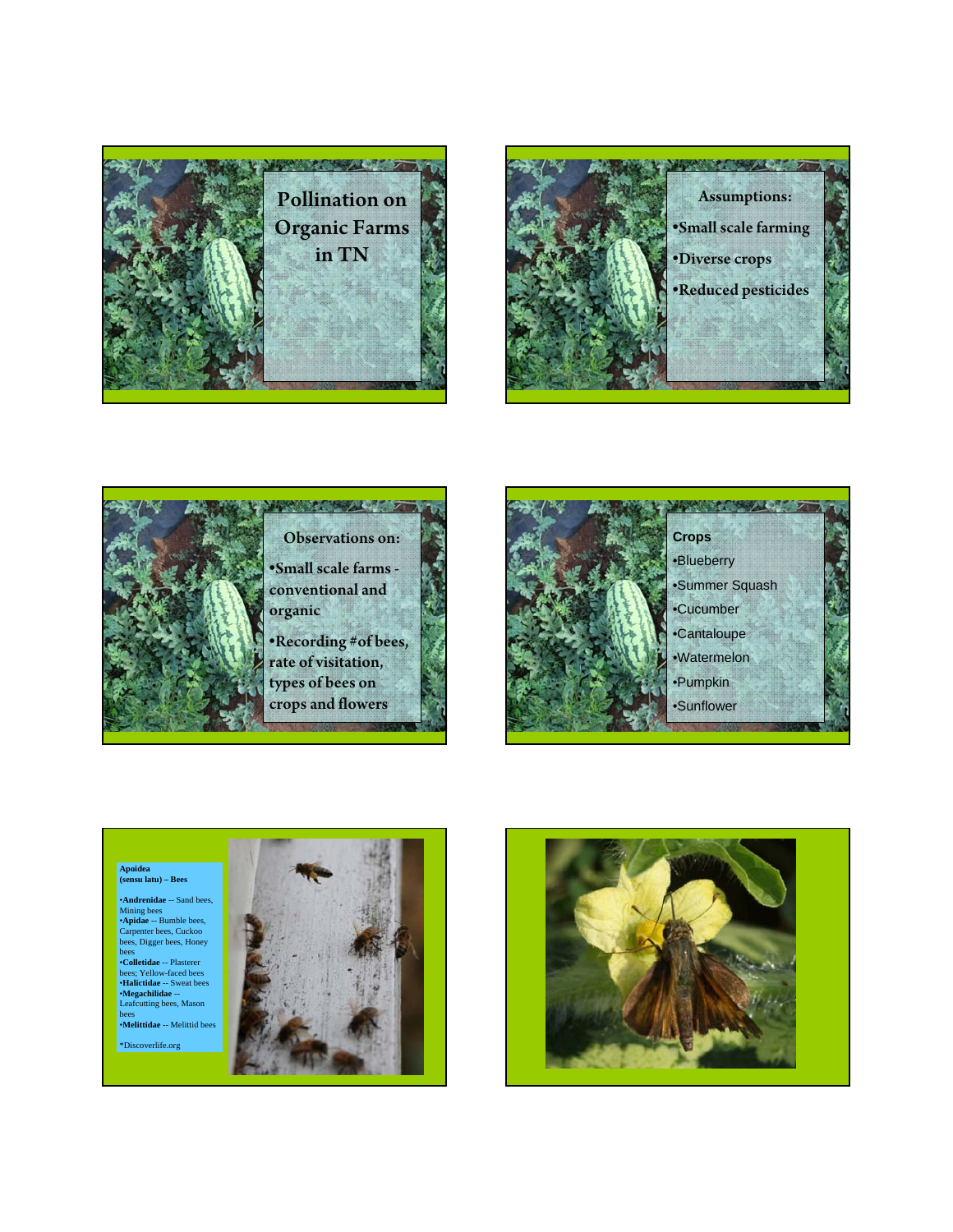









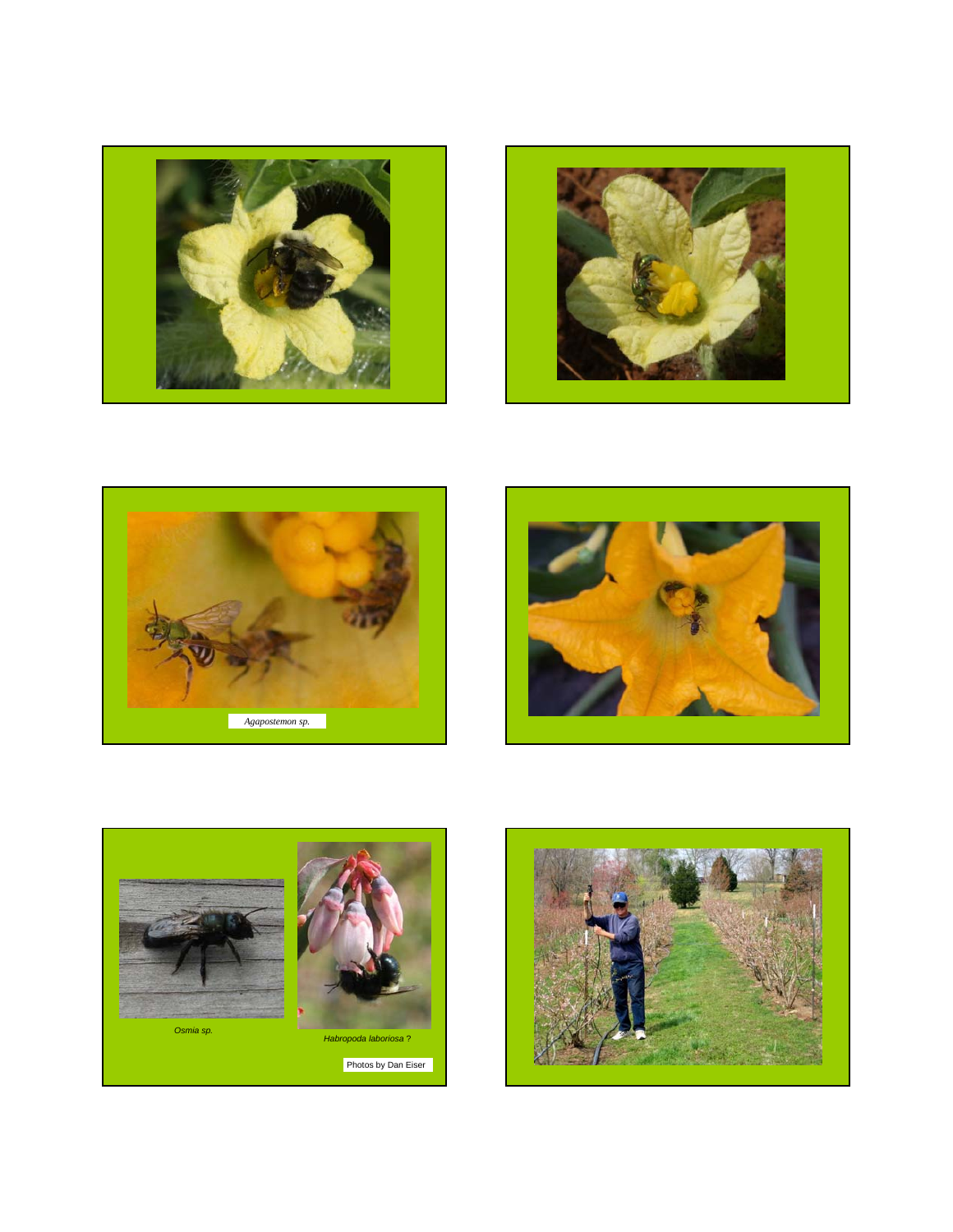









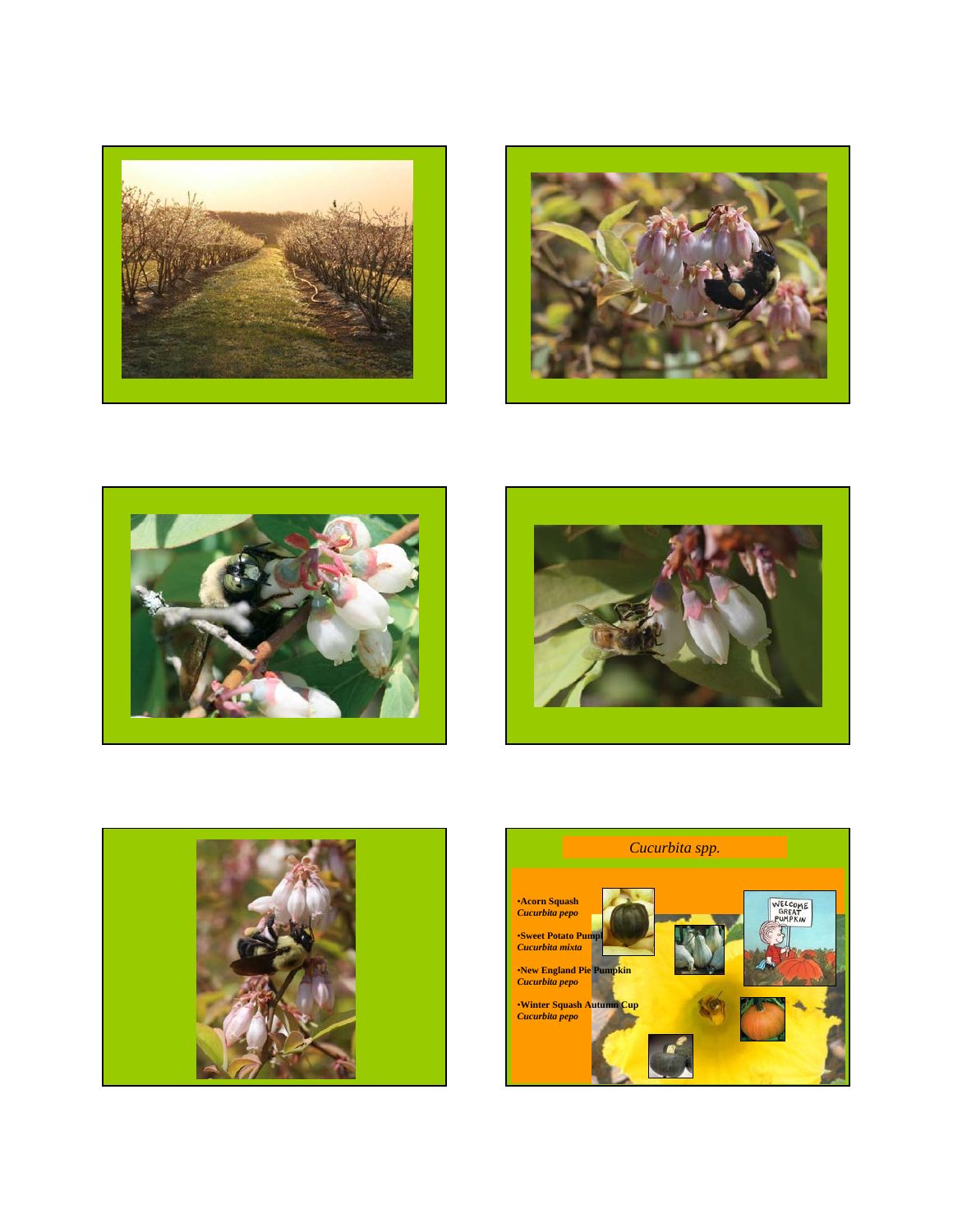









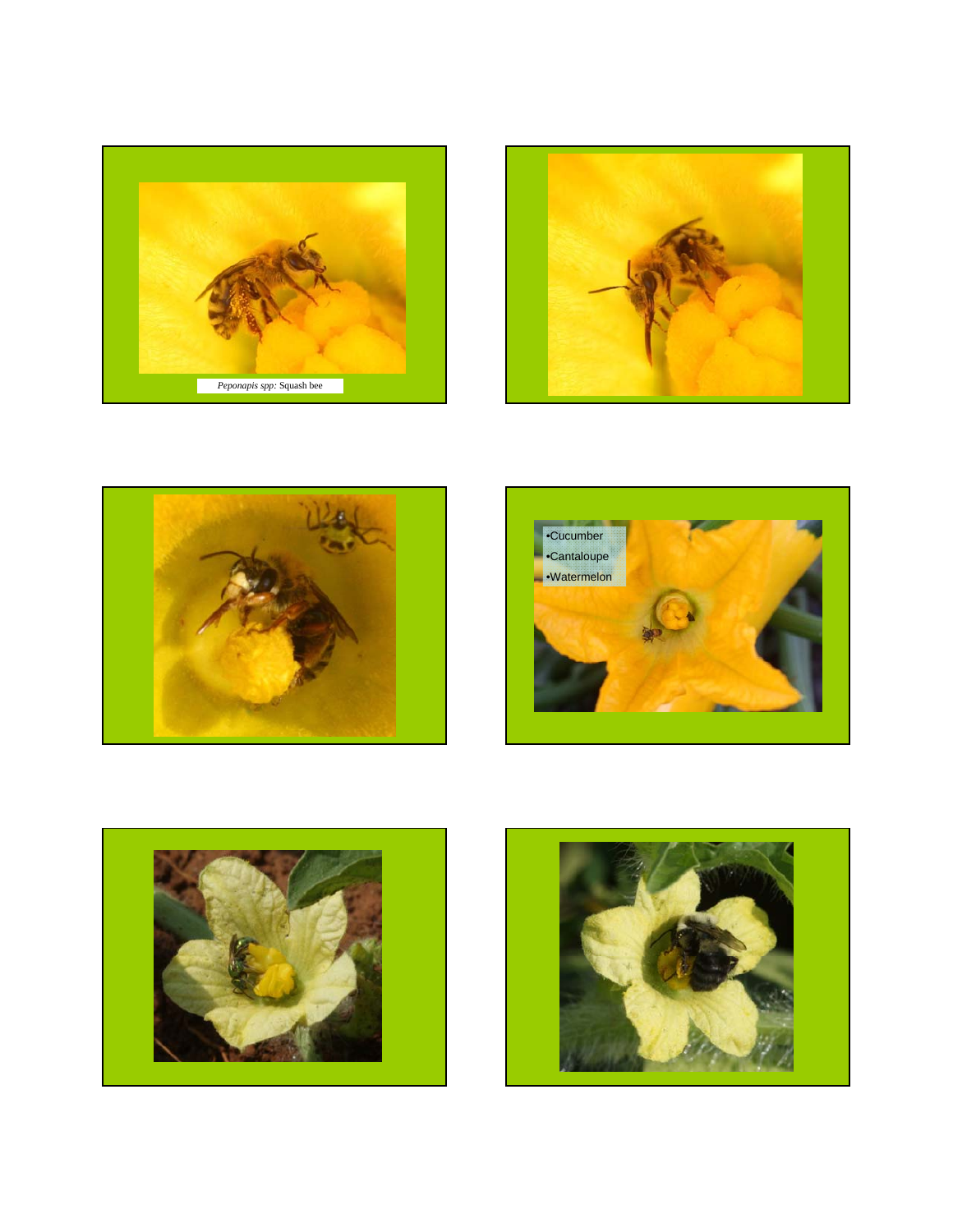



locations if the honey bee was absent







| The area requirements of an ecosystem service: crop pollination by native<br>bee communities in California. Ecology Letters 7: 1109-1119.                                                |
|------------------------------------------------------------------------------------------------------------------------------------------------------------------------------------------|
| •Watermelon in California<br>•Pollination by native bees related to proximity of natural habitat<br>•Predictive model to identify pollination provided by an area of<br>adjacent habitat |
| • Associate economic benefit to pollination as an ecosystem service                                                                                                                      |

┚